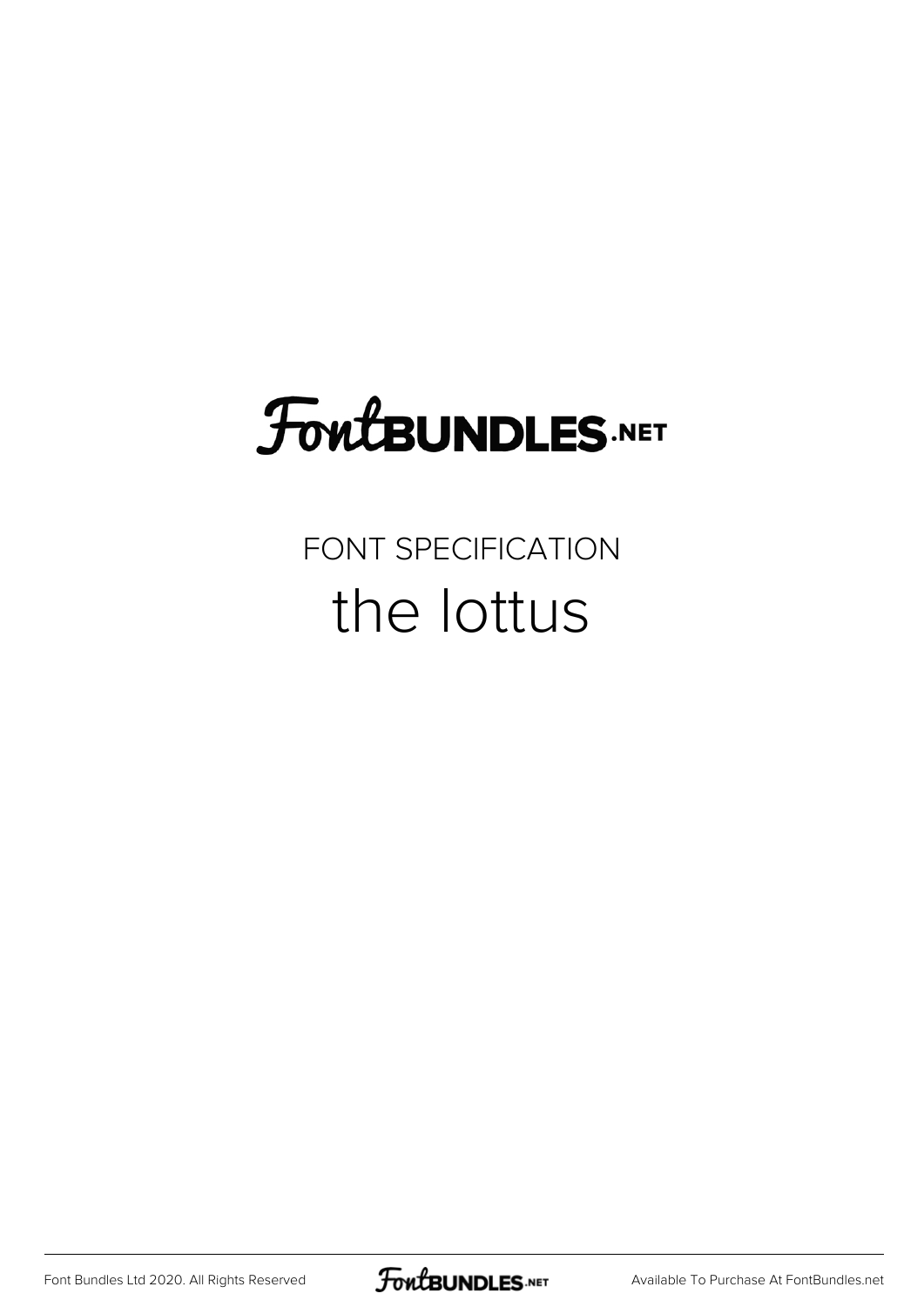#### The lottus - Regular

**Uppercase Characters** 

## ABCQEFGHIJKLMNOP  $QRSTUVWXYZ$

Lowercase Characters

 $a$   $b$   $c$   $d$   $e$   $f$   $q$   $h$   $i$   $j$   $k$   $\ell$   $m$   $n$   $e$   $p$   $q$  $\gamma$   $\gamma$   $\gamma$   $\alpha$   $\psi$   $\alpha$   $\gamma$   $\gamma$ 

**Numbers** 

## 0123456789

Punctuation and Symbols

 $\begin{array}{ccc} \mathcal{B} & \mathcal{U} & \mathcal{E} \end{array}$  $\bm{\mathcal{H}}$  $\boldsymbol{+}$  $\boldsymbol{J}$  $-$  {  $/$  } i  $\overline{\mathcal{L}}$  $\overline{d}$  $\frac{y}{2}$  /  $\sqrt{8}$  $\bigcirc$  $\int$  $\alpha$  $\lt\lt$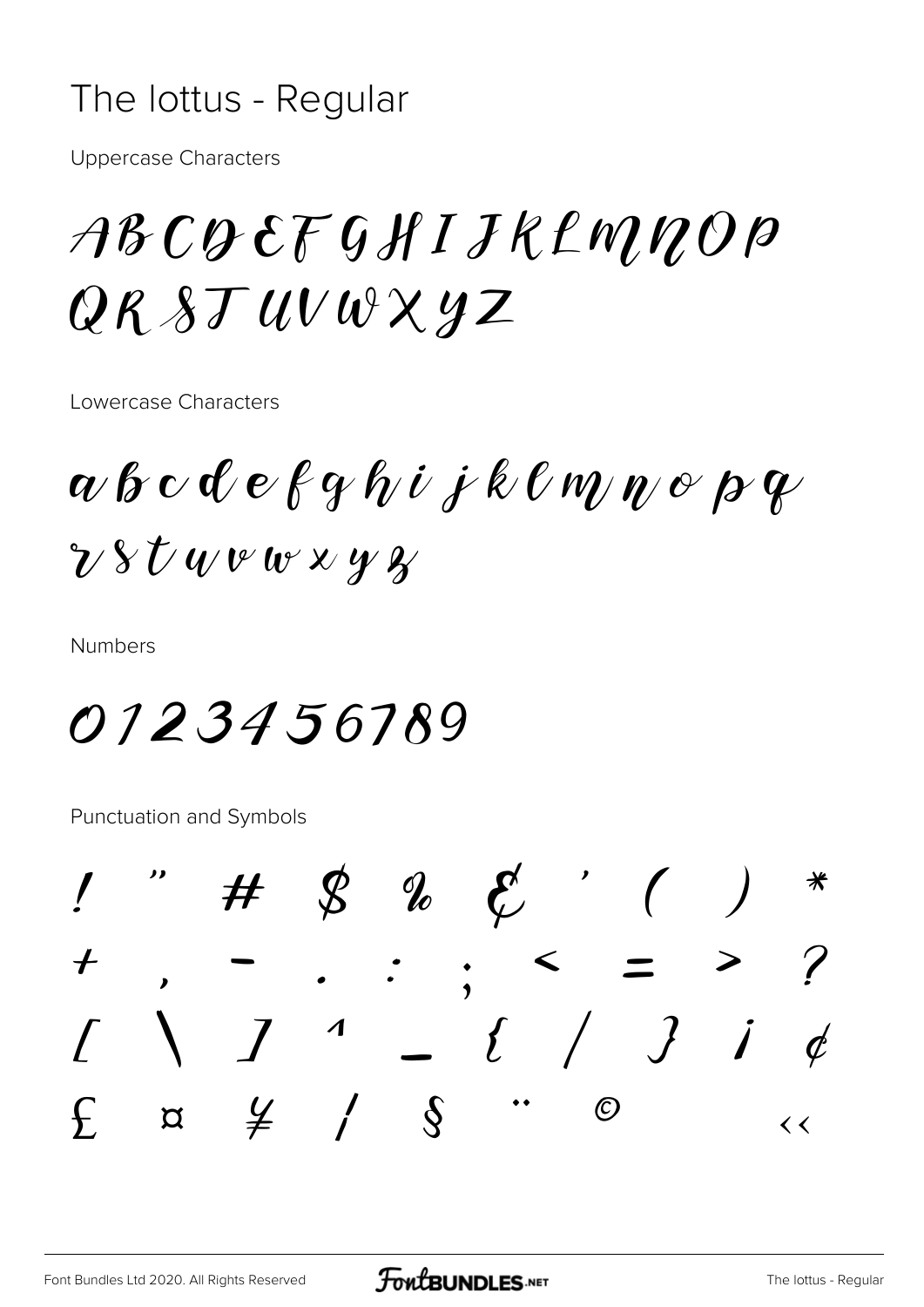

All Other Glyphs

Font Bundles Ltd 2020. All Rights Reserved



 $\chi$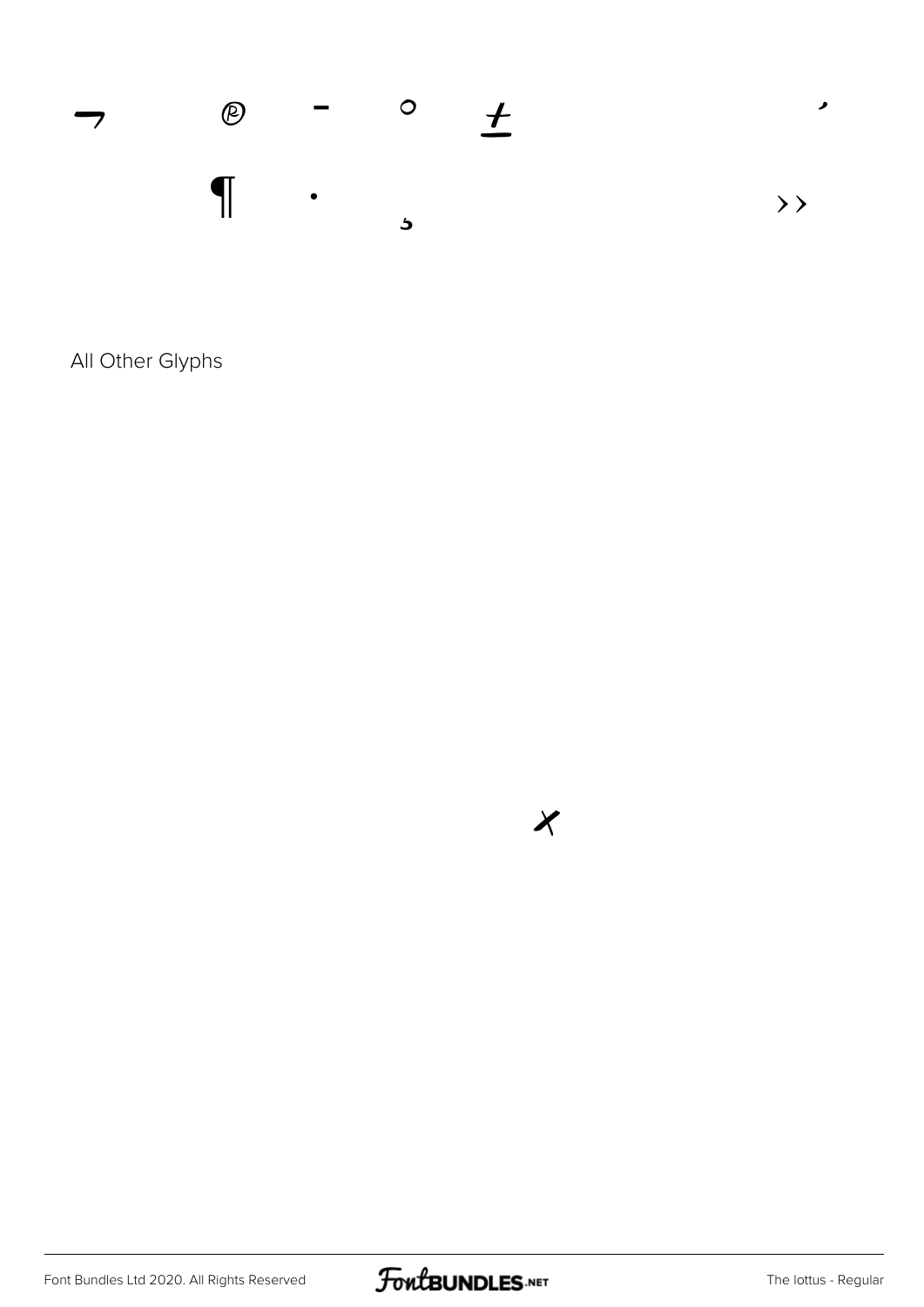$1 \quad \text{or} \quad \text{or} \quad \text{or} \quad \text{or} \quad \text{or} \quad \text{or} \quad \text{or} \quad \text{or} \quad \text{or} \quad \text{or} \quad \text{or} \quad \text{or} \quad \text{or} \quad \text{or} \quad \text{or} \quad \text{or} \quad \text{or} \quad \text{or} \quad \text{or} \quad \text{or} \quad \text{or} \quad \text{or} \quad \text{or} \quad \text{or} \quad \text{or} \quad \text{or} \quad \text{or} \quad \text{or} \quad \text{or} \quad \text{or} \quad \text{or} \quad$  $^{\circ}$   $^{\circ}$   $^{\circ}$   $^{\circ}$   $^{\circ}$   $^{\circ}$   $^{\circ}$   $^{\circ}$   $^{\circ}$   $^{\circ}$   $^{\circ}$   $^{\circ}$   $^{\circ}$   $^{\circ}$   $^{\circ}$   $^{\circ}$   $^{\circ}$   $^{\circ}$   $^{\circ}$   $^{\circ}$   $^{\circ}$   $^{\circ}$   $^{\circ}$   $^{\circ}$   $^{\circ}$   $^{\circ}$   $^{\circ}$   $^{\circ}$   $^{\circ}$   $^{\circ}$   $^{\circ}$   $^{\circ$  $h\sim$   $i\in$   $j\in$   $k$   $k\in$   $\ell$  $w_1 \sim w_2 \sim w_3$  or  $w_4$  $-v$  v  $\vee$  s  $v$   $\vee$   $\vee$   $\vee$   $\vee$   $\vee$   $\vee$ 

÷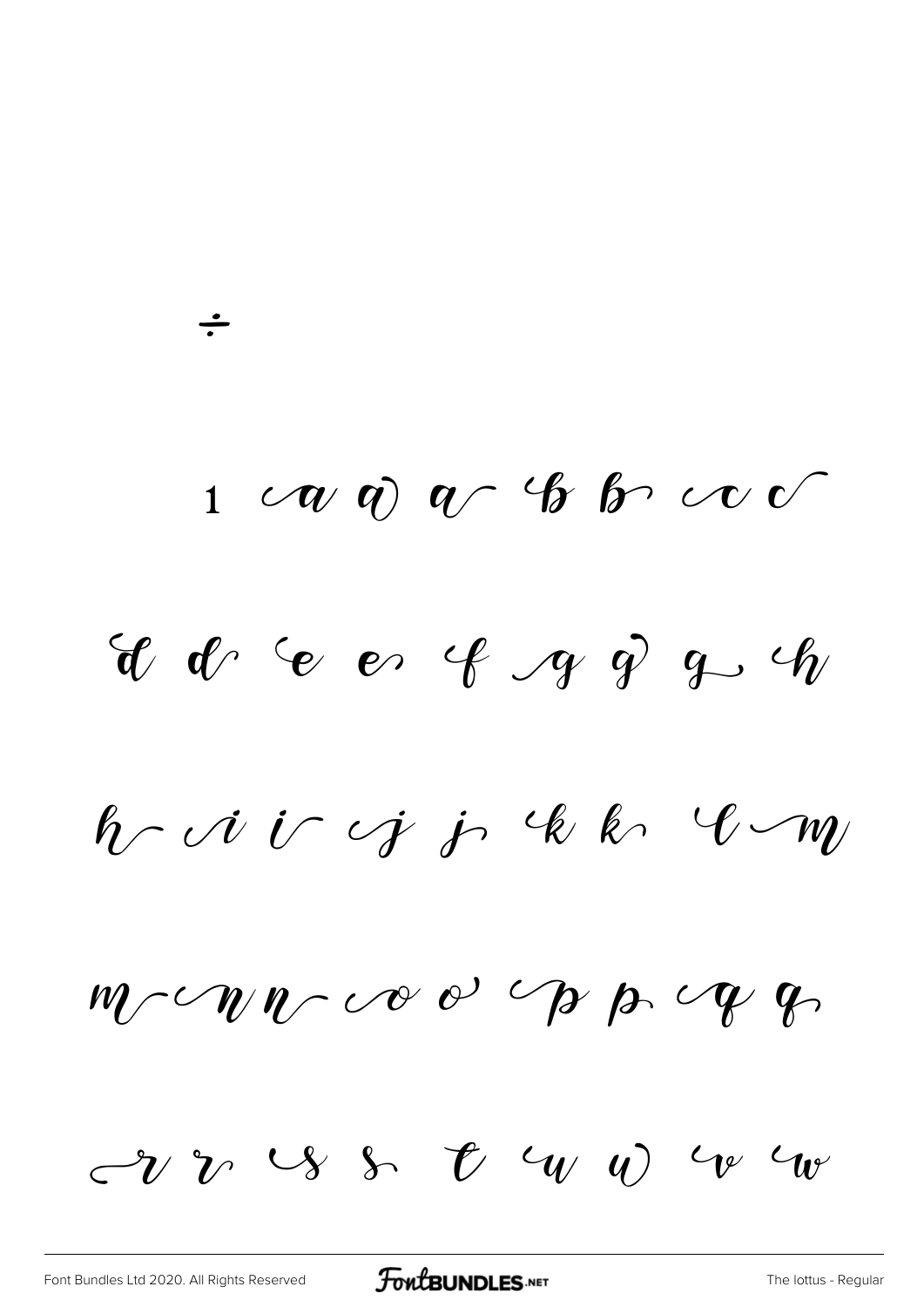$x$  by y y y y s of  $\ell\ell$  or





FontBUNDLES.NET